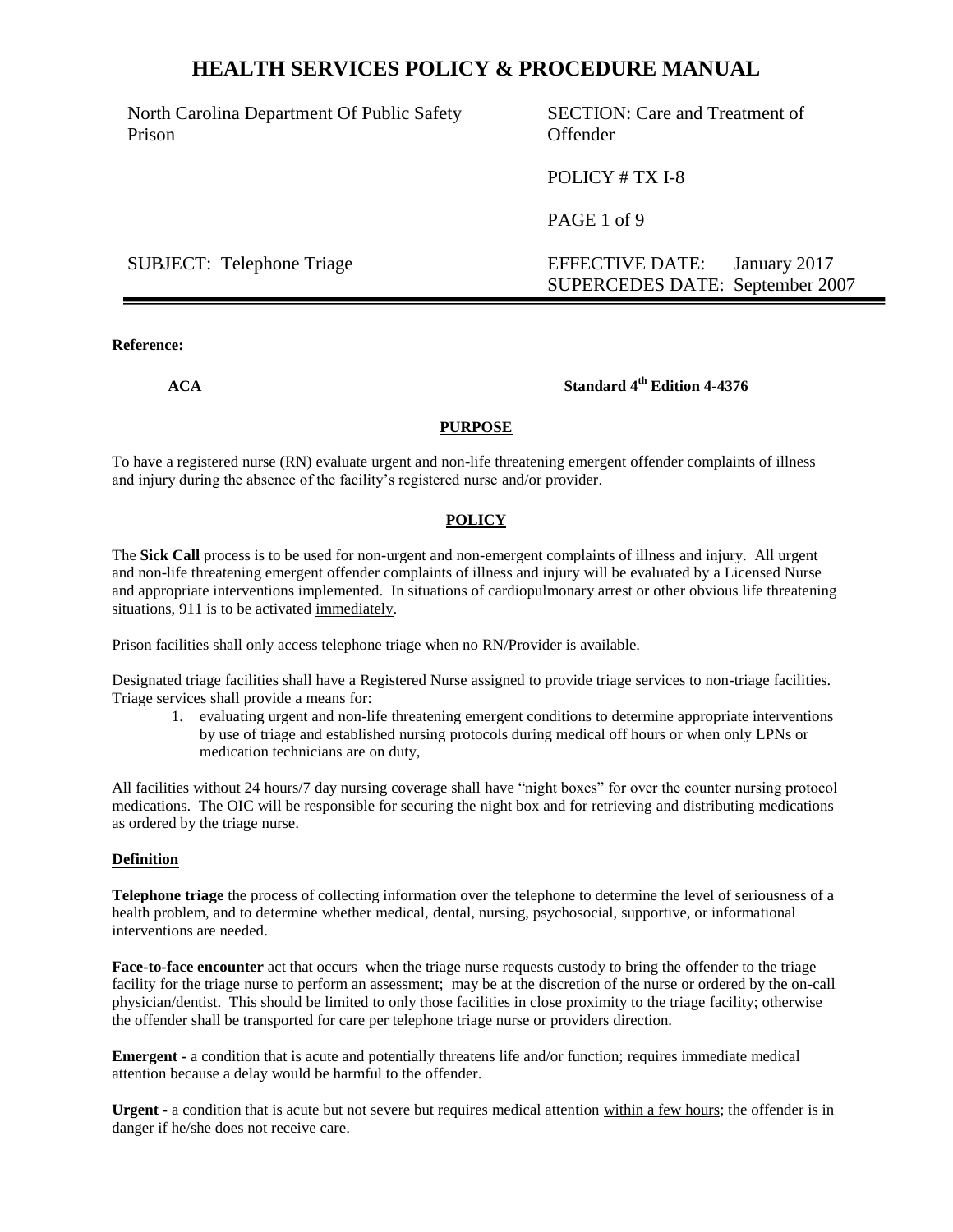North Carolina Department Of Public Safety Prison

SECTION: Care and Treatment of Offender

POLICY # TX I-8

PAGE 2 of 9

SUBJECT: Telephone Triage EFFECTIVE DATE: January 2017 SUPERCEDES DATE: September 2007

**Non-urgent** - a condition that is minor or non-acute and does not require immediate attention or care

**Home Care -** refers to interventions done at the offender's prison facility.

#### **Training and Competency Assessment**

All Facilities: Health Services will provide periodic training on telephone triage to officers and nursing staff. All new officers should receive orientation to telephone triage, prior to being given assignment of calling telephone triage. All nursing staff will receive orientation to telephone triage within the first 90 days of employment.

Telephone Triage Facilities: The facility nurse manager will be responsible for insuring that within the first 90 days of employment, RN's will receive training and competency evaluation on how to conduct telephone triage as specified in the Nursing Orientation, Training and Competency manual. RN's may not conduct telephone ttriage until the training and competency is completed.

#### **Resource Materials**

Telephone Health Assessment: Guidelines for Practice by Sandra M. Simonsen, RNP, MSN; publisher Mosby; second edition.

#### Format of Guidelines Textbook

- Assessment
- Problem Identification
- Planning



 Evaluation (as needed) Call Back

N.C. Department of Public Safety's Nursing Protocols

#### **Other materials**

Medical Record Forms HERO Computer Access

"Medication Administration Record" form DC-175 or DC -175A "Providers Orders" form DC-834 for narcotic orders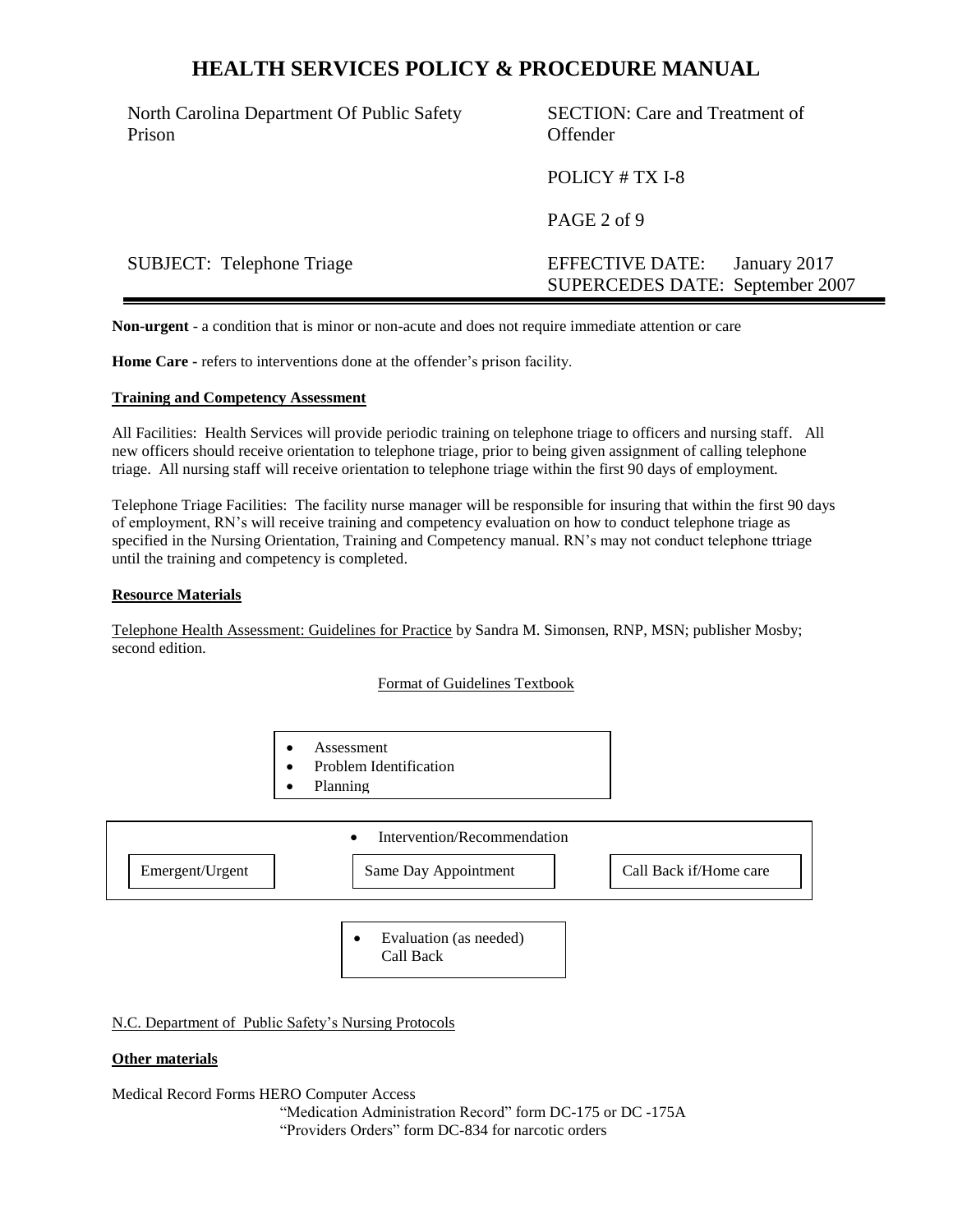North Carolina Department Of Public Safety Prison

SECTION: Care and Treatment of Offender

POLICY # TX I-8

PAGE 3 of 9

SUBJECT: Telephone Triage EFFECTIVE DATE: January 2017 SUPERCEDES DATE: September 2007

Phone list of facilities utilizing Telephone Triage Fax phone numbers of facilities utilizing Telephone Triage Physician On-Call schedules Medical Mission and Accesses Spreadsheet DPS Drug Formulary OIC Triage Worksheet DC 975

### **Triage Assessment**

### **Pearls of Excellence in Conducting Telephone Triage**

- 1. Rule out life-threatening emergency first, then proceed with the assessment
- 2. Speak directly with the offender, if possible, as well as the officer or LPN. Use the speaker phone to involve the offender and officer or LPN in the conference call.
- 3. Use a systematic approach for assessment. Ask questions concerning systems review.
- 4. Listen to the caller and consider their emotional response. Is the response inconsistent with the described situation?
- 5. Do not stereotype. Take the caller seriously, even if they call frequently.
- 6. Take the time you need to perform a comprehensive assessment. Do not rush the caller
- 7. Be aware of high-risk situations such as pregnancy-related calls, intense emotional responses, life-threatening situations, elderly, unstable chronic disease and non-English speaking.

#### **PROCEDURE**

- A. In preparation for the triage call, the OIC will interview the offender using the OIC Triage Worksheet, DC-975. The information on this worksheet will be needed by the triage nurse and should be obtained prior to calling.
- B. After identifying themselves, the Triage Nurse obtains and records the following in the offender health care record by choosing DPS-DPS as the security complex and choosing his/her current facility as complex documenting from.
	- 1. Time Call is received
	- 2. Unit Calling
	- 3. Unit Phone number and extension
	- 4. Staff member calling
	- 5. Offender Age
- C. The triage nurse then obtains information about the chief complaint or concern from both the officer/LPN/Medication Technician and the offender, when possible. Triage Nurse documents:
	- 1. description of complaint/concern
	- 2. onset of symptoms
	- 3. prior treatment/interventions used
- D. The triage nurse may refer to the offender Health Summary for additional patient information.
- E. The triage nurse will conduct a nursing assessment as outlined in the Telephone Health Assessment: Guidelines for Practice, document findings in the electronic health care record and select co-payment charge as appropriate.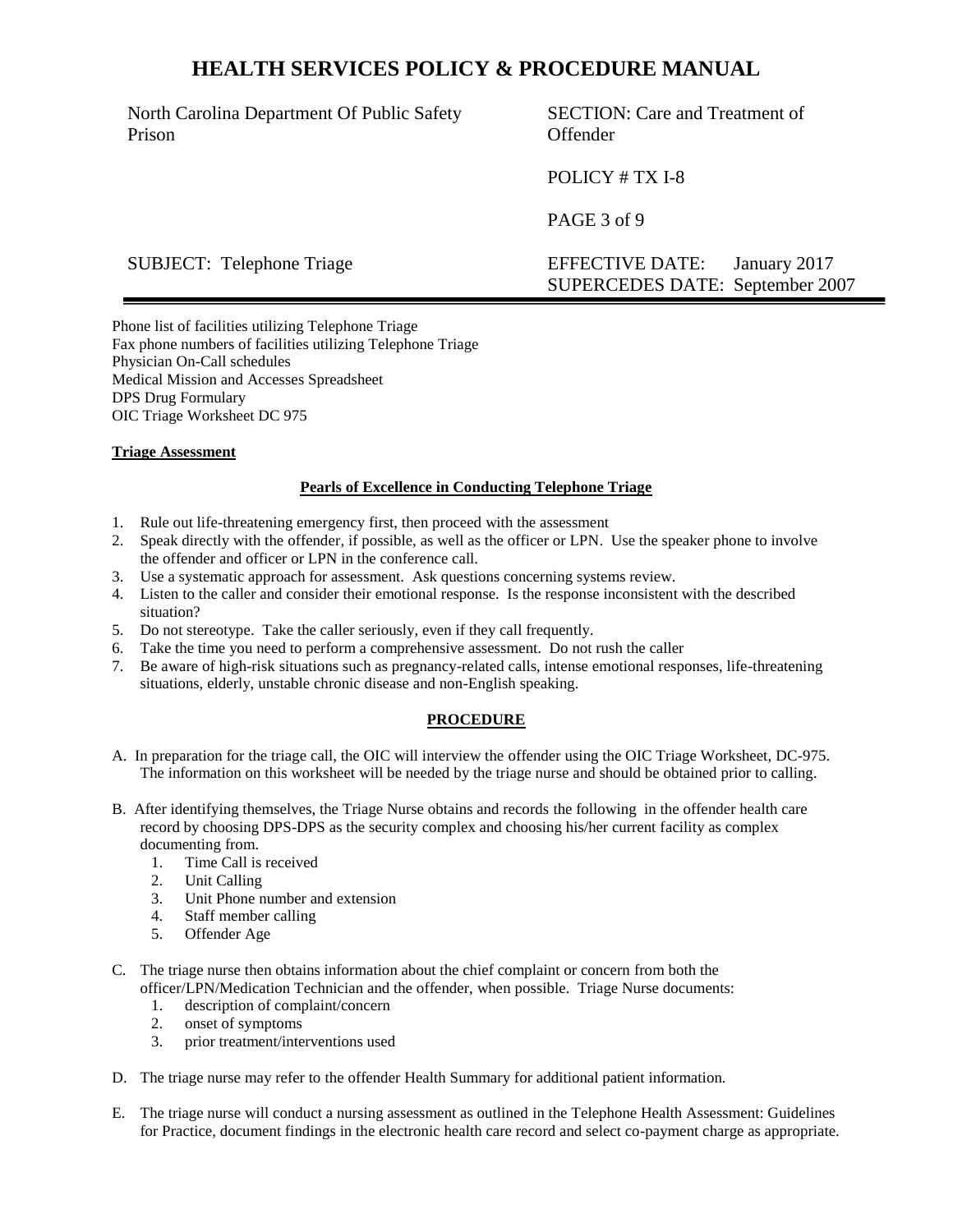North Carolina Department Of Public Safety Prison

SECTION: Care and Treatment of Offender

POLICY # TX I-8

PAGE 4 of 9

SUBJECT: Telephone Triage EFFECTIVE DATE: January 2017 SUPERCEDES DATE: September 2007

F. The triage nurse may need to do a face-to-face encounter with the offender in order to determine interventions. This should be limited to facilities in close proximity to the triage facility.

#### Interventions

After evaluating the data obtained from the assessment, the triage nurse will identify interventions from Telephone Health Assessment: Guidelines for Practice and if needed, from the N.C. Department of Public Safety's Nursing Protocols.

- 1. The triage nurse may consult with the physician/physician extender/dentist on-call in the respective medical region of the facility that is calling. The on-call physician/dentist may order that an offender be transported to the triage facility to have a face-to-face encounter with the triage nurse, for additional assessment information, if no limitations due to custody levels or if special arrangements can be approved and made by custody staff. This should be limited only to facilities in close proximity to the triage facility.
- 2. In cases where a LPN is calling the triage nurse and the triage nurse deems that the LPN can provide additional information that the provider may request, the triage nurse may instruct the LPN to consult the provider directly to receive instruction, guidance or management of the offender.
- 3. Interventions and Dispositions are recorded in the electronic health record by the triage nurse.
- 4. Standing orders within the nursing protocols are medical orders from the current Medical Director. Implementation of a standing order does not require signature by the facility Primary Care Provider.
- 5. If additional orders outside of the protocols are needed, the triage nurse, or the LPN if instructed, will obtain them from the on-call provider/dentist. These verbal/telephone orders will be recorded by the triage nurse/LPN using electronic health record. The triage nurse will schedule a triage follow up for nurse at calling facility for the next day. The ordering physician must be marked as the co-signing provider of these orders, The unit provider will be marked as the reviewing provider
- 6. If nursing protocol medications located in the night boxes are ordered, the OIC will circle the items on the OIC Triage Worksheet. The worksheet is given to the facility nurse at the next business day for restocking purposes.
- 7. The triage nurse will give the offender and the OIC instructions on the nursing interventions transcribe medication orders on a MAR and give directions and how to take the medication ordered. The Triage nurse will verify with the offender and OIC if they understand the directions and to call the triage nurse back if needed. The triage nurse will document that the offender and officer were given instructions and understood, and to call back if needed.
- 8. If the offender refuses treatment, the officer implements policy AD IV-5, "Offender Right to Refuse Medical Treatment. The officer will notify the triage nurse who will counsel the offender. If the offender continues to refuse, the triage nurse will complete and fax the refusal form from the electronic health record to the facility for the offender to sign. It will be given to the nurse at calling facility upon return.

#### **Information Management**

- A. The triage nurse faxes the completed encounter note and transcribed medication administration records to the offender's facility for immediate implementation. The faxed copy is to be given to the facility nurse upon return.
- B. If triage results in an offender being transferred to a hospital, the offender's facility nursing staff will be responsible for entering the UR at the next business day.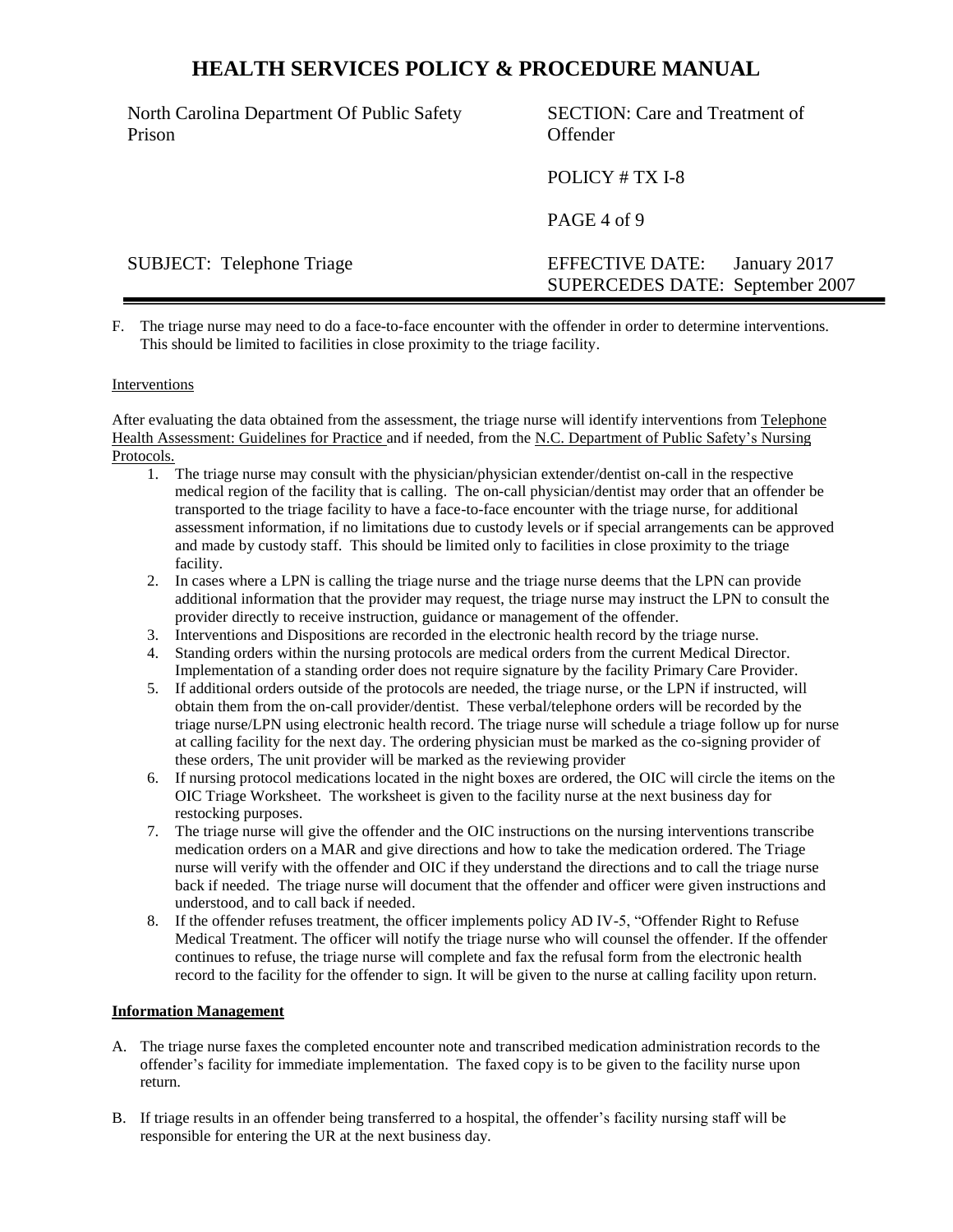North Carolina Department Of Public Safety Prison

SECTION: Care and Treatment of Offender

POLICY # TX I-8

PAGE 5 of 9

SUBJECT: Telephone Triage EFFECTIVE DATE: January 2017 SUPERCEDES DATE: September 2007

C. The OIC should record all triage calls and emergency room trips on a log for review by the nurse manager when normal medical business hours resume.

### **Follow-up**

- A. The nurse manager at the triage facility will assign a trained employee to conduct call backs within 24 hours of the call.. Using the telephone triage nurse's note completed by the triage nurse, the assigned employee will call back to the offender's facility to follow up on the condition and care of the offender. This call back will be documented in the electronic health record using telephone triage as the encounter type.
- B. The triage nurse manager will keep a copy of the triage note on file in the triage facility for call back purposes, and purge after call back has been completed and documented.
- C. The nurse at home camp will verify charge and acuity are correct, assess offender and document in electronic health record upon return on next business day.

#### **Offenders Pending Discharge From Community Hospitals After-Hours**

- A. During the time a facility is without medical staff on premises, if a community hospital notifies the facility's OIC of an offender to be discharged, the OIC will refer them to the telephone triage nurse. The triage nurse will discuss the offender's condition with the hospital caseworker or discharging hospital nurse to determine the offender's current acuity rating.
- B. If the offender's acuity level is the same as the facility he was housed in, prior to the hospital admission, the offender may return to that prison facility. The nurse will record the hospital report in the patient's record.
- C. If the acuity level has changed, the triage nurse will work with the OIC to determine an appropriate prison facility based on their new acuity rating.
	- 1) Offenders should not be transferred out of community hospitals until an accurate, current acuity rating is completed and entered into the electronic healthcare record.
	- 2) The triage nurse will inform the OIC of the offender's change in acuity level, and the need for the offender to be discharged to another prison facility.
	- 3) The triage nurse will assist the OIC in identifying the appropriate facility by using the Medical Missions and Accesses spreadsheet. The triage nurse will call the new unit receiving the offender and report to the OIC at that facility or facility nurse.
	- 4) The OIC will arrange transportation from the discharging hospital to the appropriate facility.
- D. The triage nurse will record the hospital report and disposition in the offender's health care record.

#### **Special Situations For Acuity 1 and Acuity 2 Facilities without 24 hour Nursing Coverage**

- A. Acuity 1 and 2 facility (facilities without 24 hour nursing coverage) or the Facility Nurse Manager Regional Nurse Supervisors when facilities do not have a nurse manager are to notify the nurse manager of the triage facility with the following information:
	- 1. Normal medical business days and hours
	- 2. Scheduled vacation and holidays
	- 3. Potential issues which may involve triage after business hours.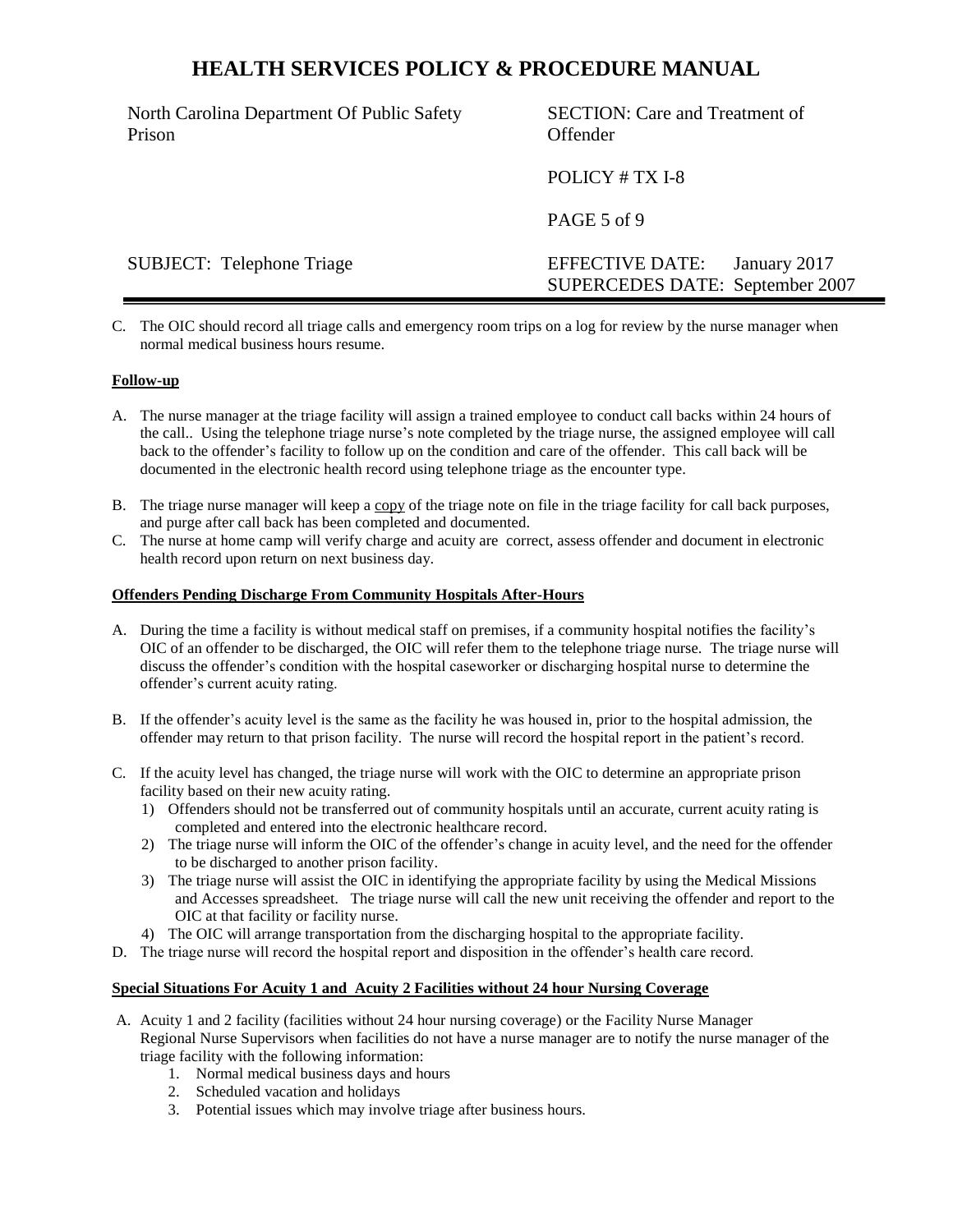North Carolina Department Of Public Safety Prison

SECTION: Care and Treatment of Offender

POLICY # TX I-8

PAGE 6 of 9

SUBJECT: Telephone Triage EFFECTIVE DATE: January 2017 SUPERCEDES DATE: September 2007

- B. Designated correctional staff of Acuity 1 and 2 facilities will receive training from the facility nurse manager regarding the distribution of medications to offenders.
- C. At any facility with less than 24 hour/7 day a week nursing, if an offender residing in one of these facilities complains of a medical/dental or mental health urgent and non-life threatening emergent problem during time without coverage, the Officer in Charge (OIC) will contact the facility's assigned triage nurse.
- D. If the situation is an emergency, the Emergency Medical Services (EMS) are called instead of the triage nurse and the offender is transported to the hospital; however, the OIC will inform the triage nurse of the emergency after the offender is transported. The OIC will follow the established emergency procedure for the facility. The triage nurse will notify the on-call provider, document the event and complete a non-medication order in the electronic health record as "Nursing instructions – Transport to local emergency room by EMS"

#### E. Night Box Medication

- 1. All acuity1 and acuity 2 facilities will have a night box containing over the counter medications used via nursing protocols in specified quantities.
- 2. Medications from night boxes can ONLY be issued by order of the Triage Nurse during times without nursing coverage.
- F. Prescription Medication

 Prescription medication orders may be obtained through the triage nurse from the on-call provider . No more than five (5) days worth of the prescription will be dispensed unless specified by the triage nurse (depending on the prescription and the number of days until normal medical business hours.)

#### G. Emergency Room Trips

- 1. If an offender residing in a facility without 24 hour/7 day nursing coverage is seen in an emergency room and the offender is given a prescription, the OIC will be responsible for insuring the triage nurse is informed prior to having the prescription filled.
- 2. The OIC will insure that the custody officer transporting the offender to the emergency room will carry a form with the name and phone number of the triage nurse. The officer will give the form to the hospital and ask the nurse or physician to contact the triage nurse directly to discuss discharge treatment and instructions.
	- a. The officer will not have any prescriptions filled until instructed by the triage nurse.
	- b. If the emergency room physician orders narcotics or medications, the triage nurse will contact the DOP physician/dentist on-call to evaluate use of medication.
	- c. The triage nurse will instruct the officer as to the number of doses to request the community pharmacy or nearby starter dose facility to dispense.
	- d. The triage nurse will advise the facility OIC regarding directions for administering medication.
		- 1. The triage nurse will complete, as appropriate, the DC-175, and/or DC-175A and fax to the OIC.
		- 2. OIC will issue the offender a Self-Medication Administration handout.
		- 3. The OIC will insure the facility nurse receives the signed medication administration forms on the next Medical Office business day.
		- 4. For controlled medications, the OIC will be responsible for keeping the control medications under lock and key for distribution of a single dose to the offender at the appropriate time, as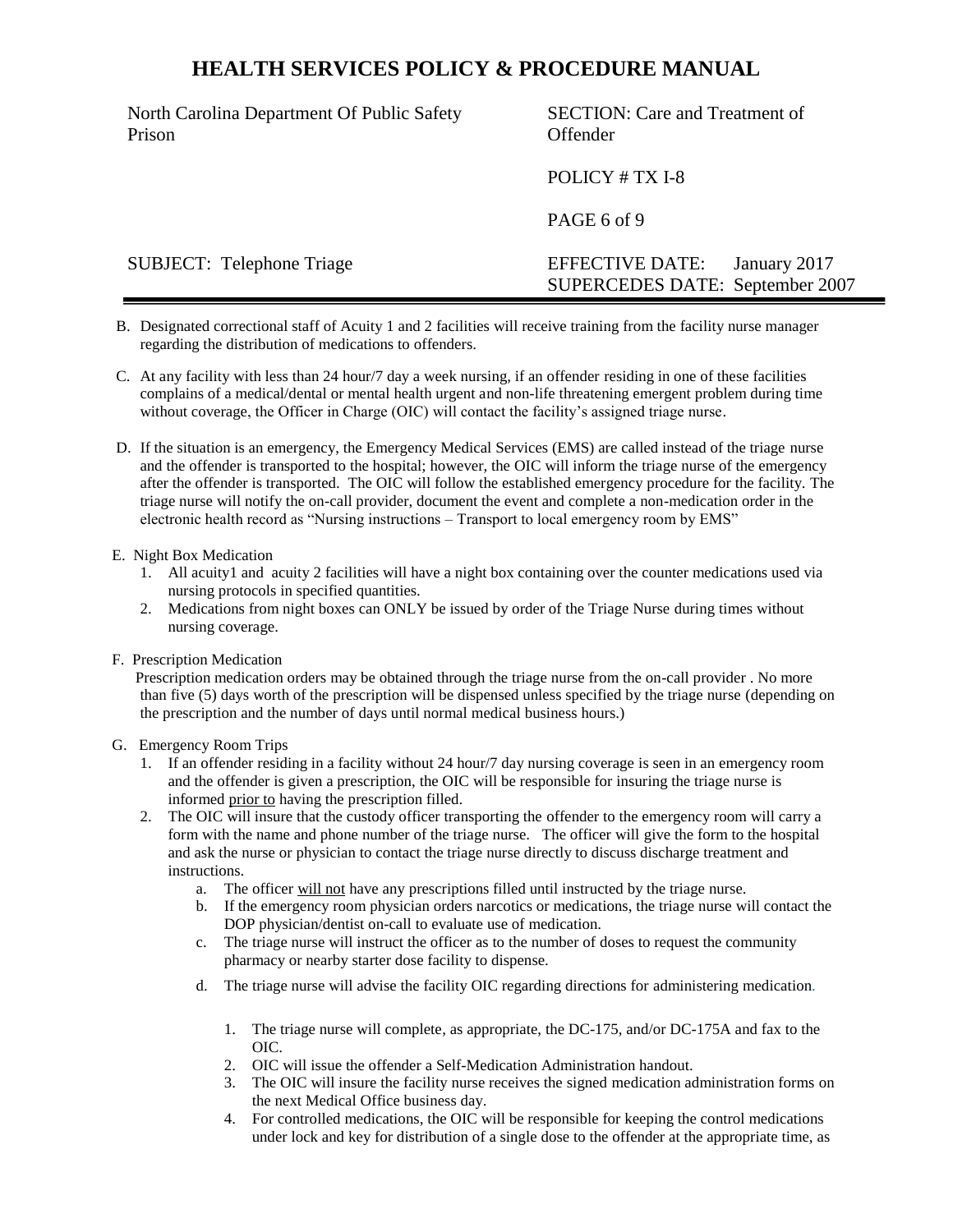North Carolina Department Of Public Safety Prison

SECTION: Care and Treatment of Offender

POLICY # TX I-8

PAGE 7 of 9

## SUBJECT: Telephone Triage EFFECTIVE DATE: January 2017 SUPERCEDES DATE: September 2007

trained. The OIC will sign their name on the DC-175A each time a dose is given to the offender.

- 5. Offenders are not to be transferred from acuity 1 facility solely because they are ordered a short-term Direct Observation (DOT) medication. Short-term is defined as 14 days or less.
- 6. Exception: If it is appropriate for an offender to receive a Schedule II narcotic, the provider will limit the prescription to 4 days. The OIC will be responsible for keeping the control drug under lock and key, and for distributing the one dose to the offender at the appropriate time, as trained. The OIC will sign their name on the DC-175A each time a dose is given to the offender.
- 7. At the next business day, the facility nurse will evaluate the offender's acuity level and consult the provider for the need to continue the Schedule II narcotic. If the offender continues to need the Schedule II narcotic, the offender may be transferred to an appropriate acuity facility.
- 8. The facility nurse will scan all DC-175 and 175A's into the document manager of the offender health care record.

#### **Quality Control of Night Box Medications and Telephone Triage Calls**

- 1. Nurse Manager is responsible for maintaining contents, quantities (par level) and monitoring for expiration dates of medications in night box.
- 2. Night box will be kept in a locked area in the OIC's Office
- 3. Night Box will be kept locked when not in use
- 4. A list of medications, quantity and expiration dates of medication contained in the night box is to be attached to medication night box
- 5. Nurse or Medication Technician (Med Tech) is to replenish night box as medication is used.
- 6. The OIC Triage form DC-975, DC 175, DC 834, and the Triage/ER log must be collected and reviewed by a registered nurse when normal medical business hours resume.

Pauls Y. Smith, M.D.

1/31/2017

\_\_\_\_\_\_\_\_\_\_\_\_\_\_\_\_\_\_\_\_\_\_\_\_\_\_\_\_\_\_\_\_\_\_\_\_\_\_\_\_\_\_\_\_\_ Paula Y. Smith, M.D., Director of Health Services Date

SOR: Director of Nursing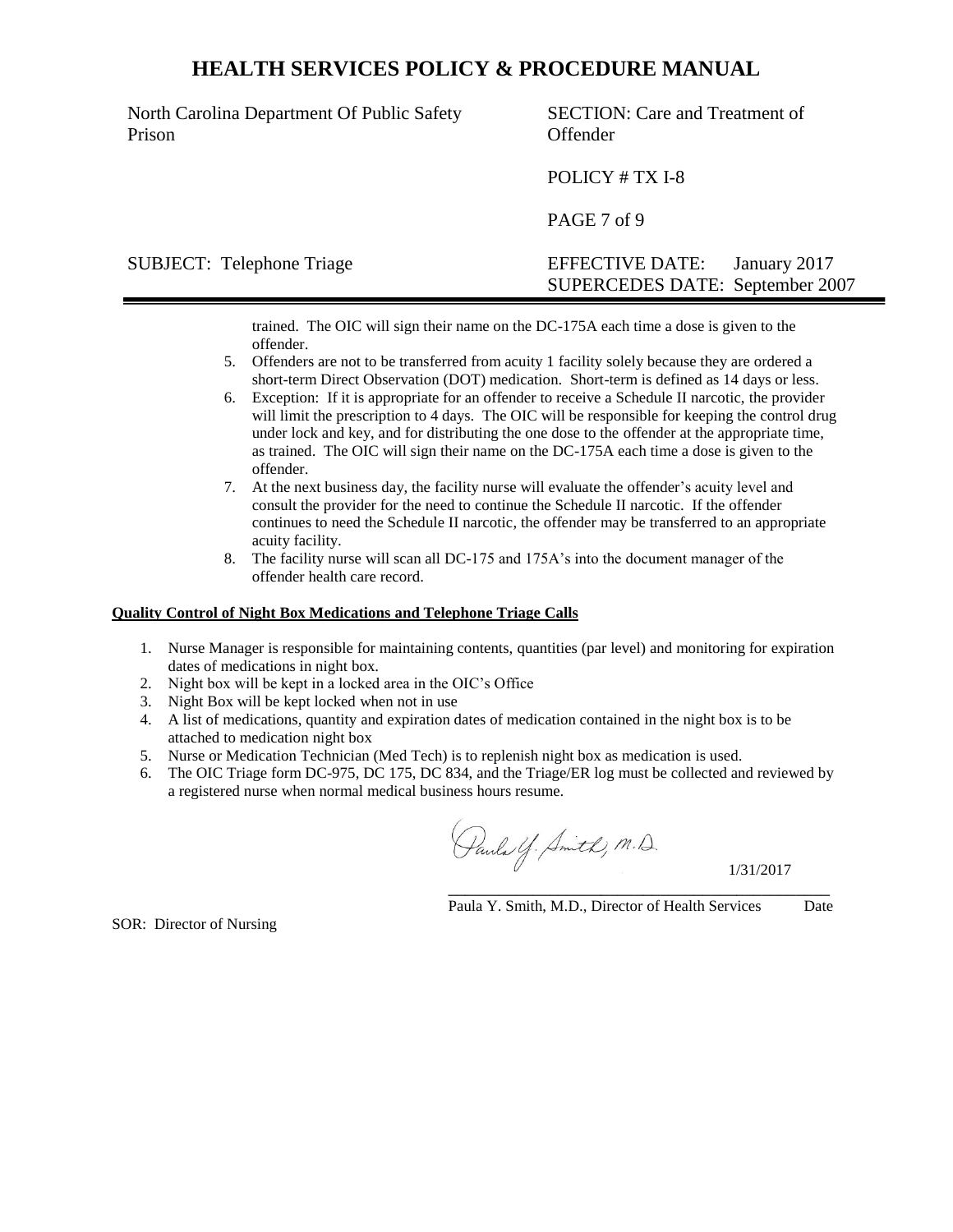North Carolina Department Of Public Safety Prison

SECTION: Care and Treatment of Offender

POLICY # TX I-8

PAGE 8 of 9

SUBJECT: Telephone Triage EFFECTIVE DATE: January 2017 SUPERCEDES DATE: September 2007

Attachment 1

## **SCHEDULE II NARCOTICS**

| <b>SUBSTANCE</b>        | <b>OTHER NAMES</b>                              |  |  |  |  |  |  |
|-------------------------|-------------------------------------------------|--|--|--|--|--|--|
| Amobarbitl              | Amytal, Tuinal                                  |  |  |  |  |  |  |
| Amphetamine             | Dexedrine, Biphetamine                          |  |  |  |  |  |  |
| Anileridine             | Leritine                                        |  |  |  |  |  |  |
| Bezitramide             | Burgodin                                        |  |  |  |  |  |  |
| Carfentanil             | Widnil                                          |  |  |  |  |  |  |
| Dextropropoxyphene      | Propoxyphene                                    |  |  |  |  |  |  |
| Diphenoxylate           |                                                 |  |  |  |  |  |  |
| Diprenorphine           | M50-50                                          |  |  |  |  |  |  |
| Ethylmorphine           | Dionin                                          |  |  |  |  |  |  |
| Etophrine HCL           | M99                                             |  |  |  |  |  |  |
| Fentanyl                | Innovar, Sublimaze, Duragesic                   |  |  |  |  |  |  |
| Glutethimide            | Doriden, Dorimide                               |  |  |  |  |  |  |
| Hydrocodone             | Vicodin                                         |  |  |  |  |  |  |
| Hydromorphone           | Dilaudid, Hydromorph Contin                     |  |  |  |  |  |  |
| Levo-alphacetylmethadol |                                                 |  |  |  |  |  |  |
| Levorphanol             | Levo-dromoran                                   |  |  |  |  |  |  |
| Meperidine              | Demerol, Mepergan, Pethidine                    |  |  |  |  |  |  |
| Metazocine              |                                                 |  |  |  |  |  |  |
| Methadone               | Dolophine, Methadose, Amidone                   |  |  |  |  |  |  |
| Methamphetamine         | Desoxyn, D-desoxyephedrine                      |  |  |  |  |  |  |
| Methylphenidate         | Ritalin                                         |  |  |  |  |  |  |
| Metopon                 |                                                 |  |  |  |  |  |  |
| Moramide                |                                                 |  |  |  |  |  |  |
| Morphine                | MS Contin, Roxanol, Duramorph, RMS, MSIR        |  |  |  |  |  |  |
| Nabilone                | Cesamet                                         |  |  |  |  |  |  |
| Opium                   |                                                 |  |  |  |  |  |  |
| Oxycodone               | OxyContin, Percocet, Tylox, Roxicodone, Roxicet |  |  |  |  |  |  |
| Oxymorphone             | Numorphan                                       |  |  |  |  |  |  |
| Pentobarbital           | Nembutal                                        |  |  |  |  |  |  |
| Phenazocine             | Narphen, Prinadol                               |  |  |  |  |  |  |
| Phencyclidine           | PCP, Smrnylan                                   |  |  |  |  |  |  |
| Phenmetrazine           | Preludin                                        |  |  |  |  |  |  |
| Pheylacetone            | P2P, phenyl-2-propanone, benzyl methyl ketone   |  |  |  |  |  |  |
| Racemethorphan          |                                                 |  |  |  |  |  |  |
| Racemorphan             | Dormoran                                        |  |  |  |  |  |  |
| Remifentanil            | Utiva                                           |  |  |  |  |  |  |
| Secobarbital            | Seconal, Tuinal                                 |  |  |  |  |  |  |
| Sufentanil              | Sufenta                                         |  |  |  |  |  |  |
| Thebaine                |                                                 |  |  |  |  |  |  |